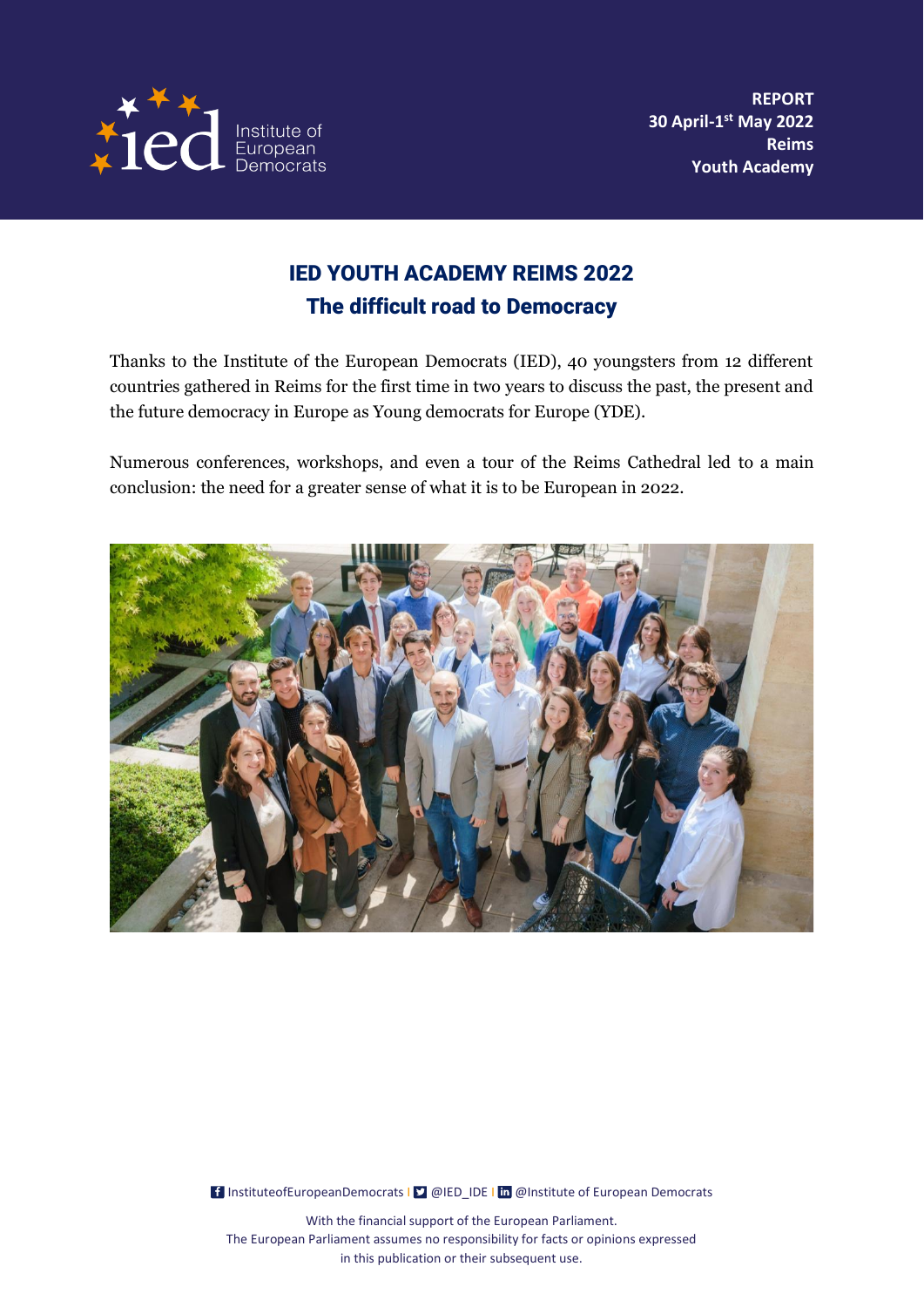

# The current state of European democracy and its future prospects.

**Petr Mucha, Prof. at New York University, Prague**

Petr Mucha was one of the actors of the Velvet revolution in Czechoslovakia. For him digital and climate revolution are the birthmarks of a new Democracy, a democracy for the XXI century. This democracy needs to be more globalised but also more local.

This democracy can be defined around five main points:

- Need for global assistance for democracy in many post democratic countries especially in Hungary and Poland;
- Civic education must be enhanced;
- Democracy considered as a moral duty, this leads to the importance of Europeans democratic values;
- Spread of lies and fakes news are part of a disinformation tools in authoritarian regimes to disturb democracies, this must be counter by liberal democracies;
- European democracies are very important and need to be strengthened and foster a new post-national common narrative.

The European Union is not just a single market but it's about a community of values that need to be worked on. He uses the different levels of identity from Vaclav Havel

The war in Ukraine is not a clash between two countries but between two political ideas: authoritarian regime against a vibrant call for democracy.

The participants then emphasised on the need to raise awareness on the cost of changes: condemning Russia is not enough if we aren't not able to pay extra euros and cut off gaz and oil supply from Russia; on Climate, States need to implement changes, at local and global level.

Children should be born with the idea that the future is on their hands: political education is not strong enough on that matter.

At the end, what people want to see are results, so policies must be implemented taking effective actions to change the life of citizens.

### State of Play: What is the state of democracy in Europe in 2022?

#### **H.E.Mr. Vladimir Astapenka, Deputy Head of The National Anti-Crisis Management, Former Deputy Minister of Foreign Affairs of Belarus, Ambassador in Brussels.**

The first years after the dissolution of the USSR were very productive for Belarus but then began the era of Alexander Lukashenko in 1994. The idea of belonging to Europe was always there in the minds of Belarus people. The official results of the presidential elections in 2020 said that Lukashenko won with 80% of the votes but that didn't align with the public opinion. Votes were robbed and that makes Lukashenko an illegitimate president of Belarus. This resulted with protests at which people were arrested for disagreeing with the regime.

[InstituteofEuropeanDemocrats](https://www.facebook.com/InstituteofEuropeanDemocrats) | **I @IED\_IDE I in [@Institute of European Democrats](https://www.linkedin.com/company/institute-of-european-democrats/)**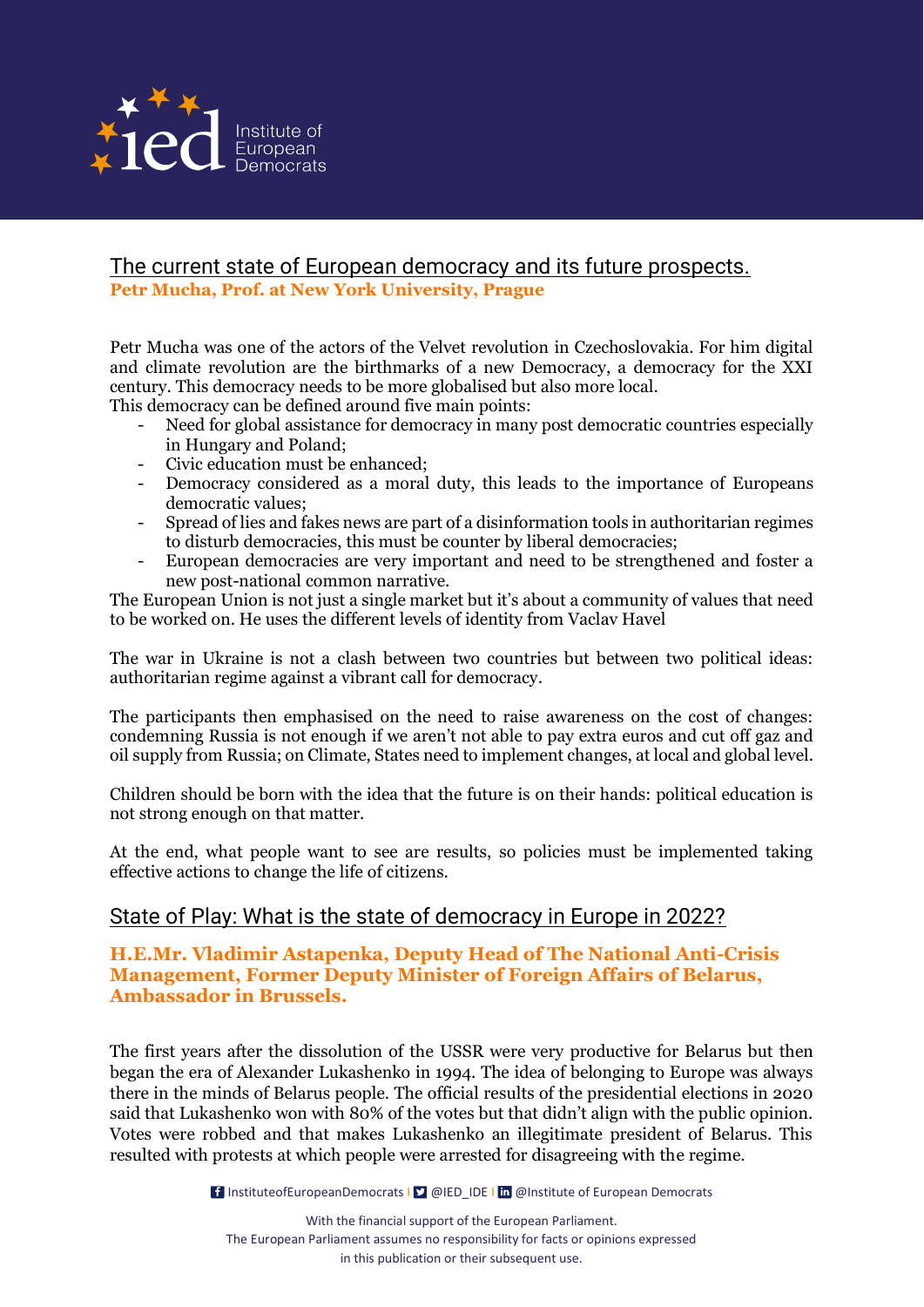

Russian troops didn't leave Belarus territory after the military practice and have used Belarus for attack on Ukraine. The explanation was if we don't attack them, they will attack our troops located in Belarus.

Sanctions alone won't change the situation in Belarus, generally it's up to people, the change needs to be from within.

Opposition is mostly in jail or exiled from the country. Around 300 - 400 Belarussians had to flee. Opposition is mainly based in Warsaw and Vilnius, operating and trying to renew democratic movements.

During the discussion the view on Europe and Ukraine joining the EU was given, along with the perspective on the human rights problem in Belarus and the personality cult of Alexander Lukashenko.

To conclude, democracy is something we need to fight for, we need to protect our values and democracy.

#### **Mariia Isakova, Ukrainian actress, originally from Kyiv.**

Since 2013 she has been living in Paris. Since the beginning of the Dignity Revolution and the war in Donbass, she has taken an active part in the struggle of the Ukrainian people. Until the age of 5 she didn't hear the Ukrainian language. Ukrainian identity was denied and

there was a lot of propaganda that Ukrainian people are actually Russian. She was exploring Ukrainian history for her play and found over 50 Ukrainian revolutions in the past along with so much suffering of the Ukrainian people and even the Ukrainian language was forbidden for some time in history. Ukrainians were inspired to build a democracy throughout history. Considering the future of Ukraine, she is optimistic.

For her, the Ukrainian war wedged by Russia demonstrated once again the resilience of her country. The call for help to the world has been especially well heard in Europe. Still, the Ukrainians are to her point of view very lonely, Europe needs to act very quickly. Through military and emergency aid of course, but also considering the integration of Ukraine in the EU.

This dramatic situation has been very special to her that lives in France and she feels knows more Ukrainien than ever. She knows want to share her story and involve closer the French and Europeans in her struggle.

#### Discussing Democracy in Europe

**Frédéric Petit, French MP and Deputy-secretary-general of the European Democratic Party (EDP)**

For the last six months, since our last discussion, the situation of Democracy changed a lot in Europe. We had to re-imagine the place of an MP during a war. I live in Cracow and all of the countries sharing a border with Russia or Ukraine are very concerned because of their Russian minority. I have to coordinate and find concrete solutions to organise the actions of the civil society. In France when you have a disaster has to act. It's the same here

[InstituteofEuropeanDemocrats](https://www.facebook.com/InstituteofEuropeanDemocrats) | **I @IED\_IDE I in [@Institute of European Democrats](https://www.linkedin.com/company/institute-of-european-democrats/)**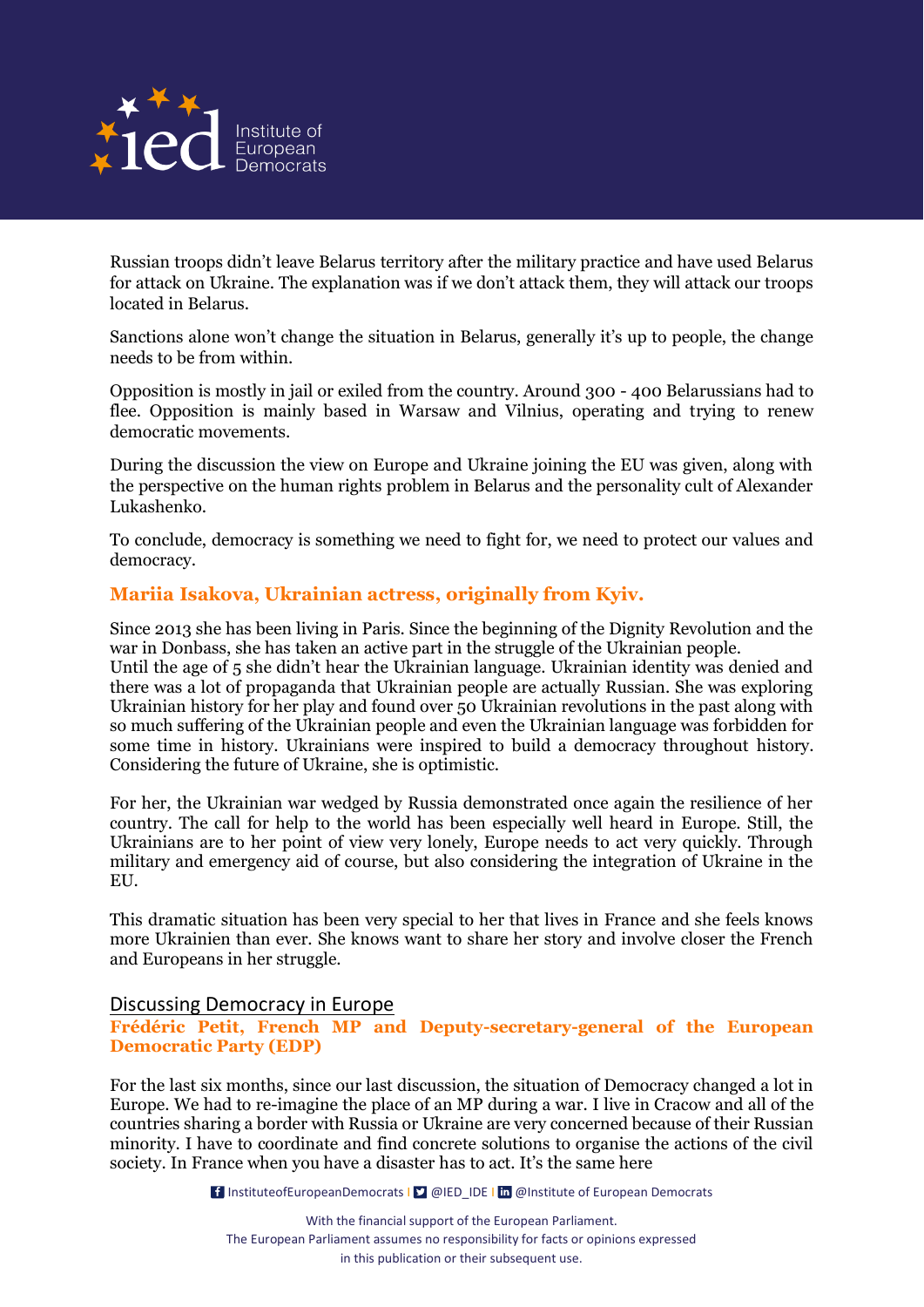

I was in Kiev and Vilnius for a French representation in those countries. The democracy is a question that the citizens have to act by their own. This war is about the history of this region of Europe. A war about models of State organisation. Do we think we can act together against a threat even if we don't speak the same language or if we have to have only one language and only one boss? It's two models

There is a reconstruction about Russian history. In that point of view all of the nearby Russian countries have to have only one boss and be in only one country. In Europe we don't need that to be effective on mainly subjects.

I'm convinced that the European community didn't begin after 1945. For example the Baltic and Black Sea showed many corporations and 500 years from Baltic to Black Sea there was only one leader during the republic of the two nations. And they fought against Russians. We can cat and fight together even if we don't speak the same language.

In my opinion, in the Bible, babel is a punishment but I think it was an answer : look what divides you and you will find me. The countries need to disagree and argue because this is the essence of democracy.

About 1% of the European population (this 3 millions) the issues do not have to be related to the amount of refugees. If Ukraine can do the farmer's job the Europe will suffer and be hungry.

A new generation of Ukrainians can go to school. All of this is not an external issue. It's our issue because of the historical aspect and actual interests.

There is only one good thing : Ukraine is now not only gathering around them all of the nations and all of the democratic institutions in Ukraine which are till young. All of the ministers, the MP and of course the presidency work and show their work. They are building a young democratic country. And they are growing-up

We are on the top of a very deep history of how to solve a conflict between remaining human beings. I don't have a magical tool to avoid the war but we are talking about democracy and avoiding the war. We have to disconnect the way of thinking that the democratic guys have to be on the opposite of the soldiers and ready to fight guys

We have to fight for what we are, which is democracy and diversity.

I've changed my mind about propaganda and freedom of press. I used to think that every citizen had to be able to hear everything whether it was true or false. But now I think in war time with murders and risks we have to be able to take some repression measures. It doesn't mean that we made a mistake to not take measures earlier because it was another context. During the republic of two nations, they created something new for Europe because they show that differences don't stop to fight together.

About Ukraine joining the EU, I think we have to help them with reconstruction. But joining the EU is too early. We can help them build infrastructures. I'm sure we will be connected with Ukraine with this reconstruction and we have to act quickly. First of all we have to fight against corruption. After Maidan in Ukraine there were volunteers helping ministers in the government. It was a citizen action because Ukraine was not able to manage all of the sudden help incoming.

[InstituteofEuropeanDemocrats](https://www.facebook.com/InstituteofEuropeanDemocrats) | **I @IED\_IDE I in [@Institute of European Democrats](https://www.linkedin.com/company/institute-of-european-democrats/)**